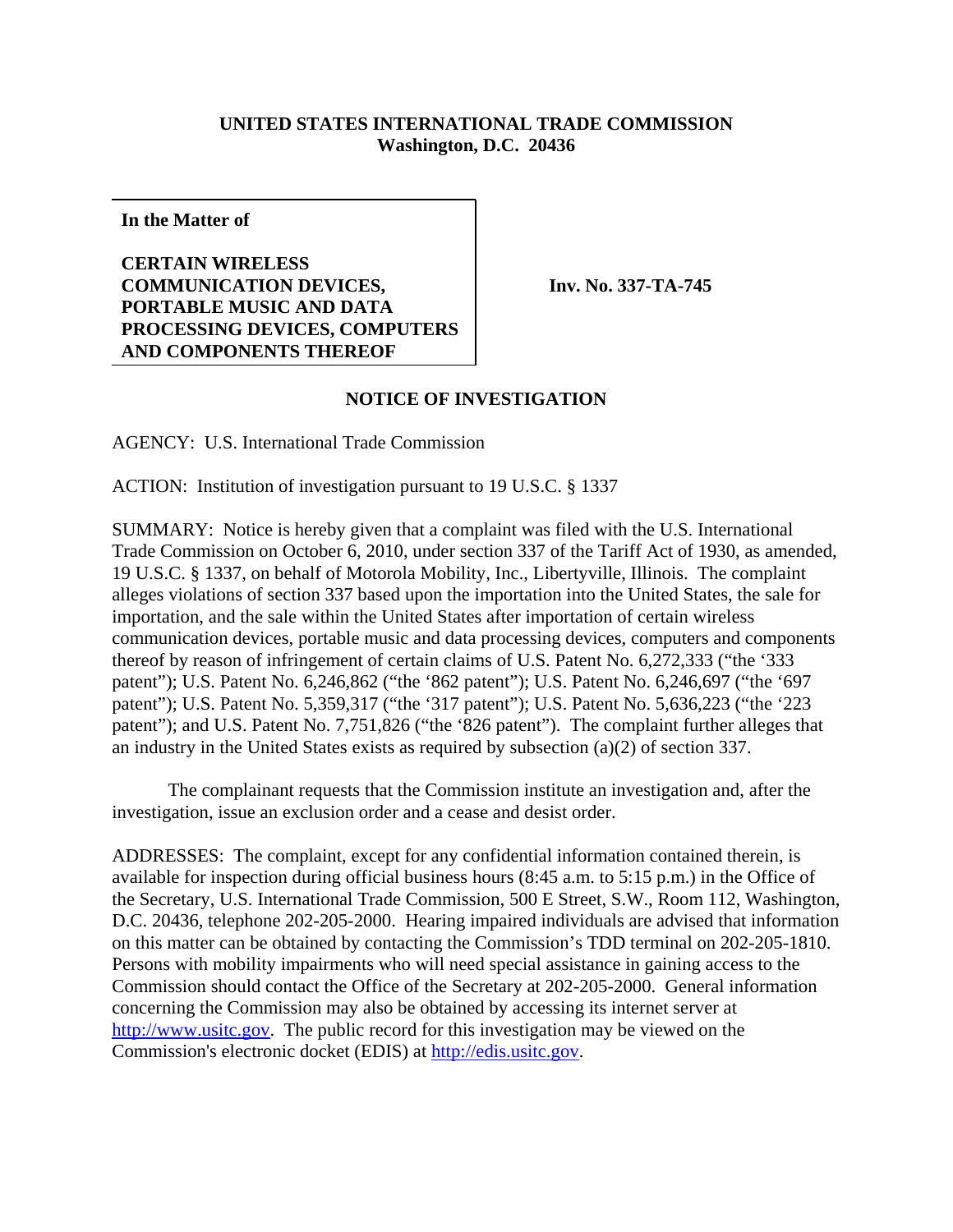FOR FURTHER INFORMATION CONTACT: Kevin G. Baer, Esq., Office of Unfair Import Investigations, U.S. International Trade Commission, telephone (202) 205-2221.

AUTHORITY: The authority for institution of this investigation is contained in section 337 of the Tariff Act of 1930, as amended, and in section 210.10 of the Commission's Rules of Practice and Procedure, 19 C.F.R. § 210.10 (2010).

SCOPE OF INVESTIGATION: Having considered the complaint, the U.S. International Trade Commission, on November 2, 2010, ORDERED THAT –

(1) Pursuant to subsection (b) of section 337 of the Tariff Act of 1930, as amended, an investigation be instituted to determine whether there is a violation of subsection  $(a)(1)(B)$  of section 337 in the importation into the United States, the sale for importation, or the sale within the United States after importation of certain wireless communication devices, portable music and data processing devices, computers and components thereof that infringe one or more of claim 12 of the '333 patent; claim 1 of the '862 patent; claims 1-4 of the '697 patent, claims 1 and 17 of the '317 patent, claim 1 of the '223 patent; and claim 1 of the '826 patent, and whether an industry in the United States exists as required by subsection (a)(2) of section 337;

(2) For the purpose of the investigation so instituted, the following are hereby named as parties upon which this notice of investigation shall be served:

(a) The complainant is:

Motorola Mobility, Inc. 600 North US Highway 45 Libertyville, Illinois 60048

(b) The respondent is the following entity alleged to be in violation of section 337, and is the party upon which the complaint is to be served:

> Apple Inc. 1 Infinite Loop Cupertino, California 95014

(c) The Commission investigative attorney, party to this investigation, is Kevin G. Baer, Esq., Office of Unfair Import Investigations, U.S. International Trade Commission, 500 E Street, S.W., Suite 401, Washington, D.C. 20436; and

(3) For the investigation so instituted, the Honorable Paul J. Luckern, Chief Administrative Law Judge, U.S. International Trade Commission, shall designate the presiding Administrative Law Judge.